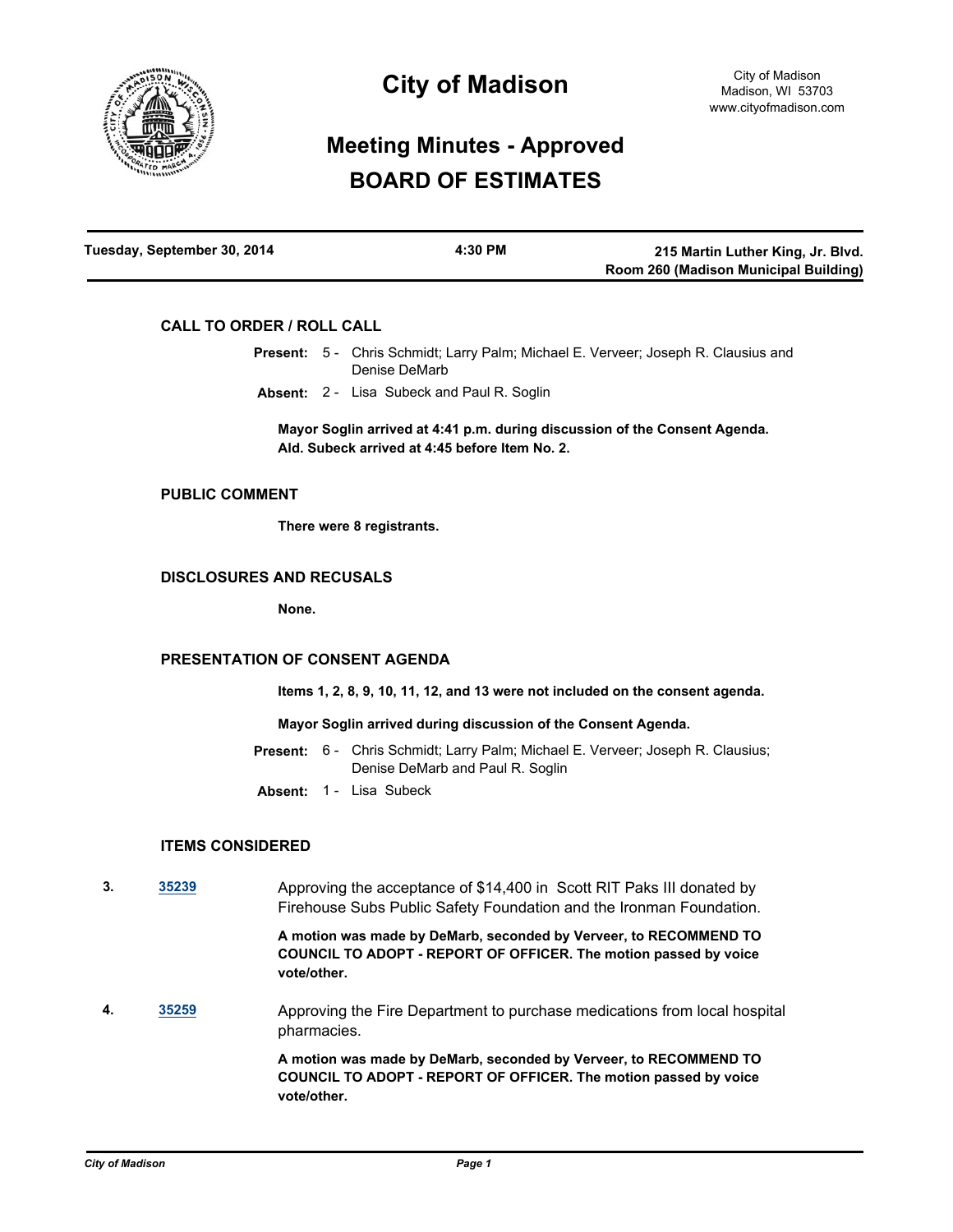**5. [35323](http://madison.legistar.com/gateway.aspx?m=l&id=/matter.aspx?key=38403)** Approving the sale of a vacant parcel of land located at 153 Proudfit Street to 151, LLC.

**A motion was made by DeMarb, seconded by Verveer, to RECOMMEND TO COUNCIL TO ADOPT - REPORT OF OFFICER. The motion passed by voice vote/other.**

**6. [35468](http://madison.legistar.com/gateway.aspx?m=l&id=/matter.aspx?key=38544)** Approving a contract with WMMIC for third party administration of the City's worker's compensation claims.

> **A motion was made by DeMarb, seconded by Verveer, to RECOMMEND TO COUNCIL TO ADOPT - REPORT OF OFFICER. The motion passed by voice vote/other.**

**7. [35568](http://madison.legistar.com/gateway.aspx?m=l&id=/matter.aspx?key=38626)** Authorizing the execution of a Space Use Agreement between the City of Madison and Madison Area Technical College for the use of space within MATC's Protective Services Building located at 1701 Pearson Street for Madison Fire Department training purposes.

> **A motion was made by DeMarb, seconded by Verveer, to RECOMMEND TO COUNCIL TO ADOPT - REPORT OF OFFICER. The motion passed by voice vote/other.**

**1. [35502](http://madison.legistar.com/gateway.aspx?m=l&id=/matter.aspx?key=38577)** Submitting the appointment of Eric M. Knepp for confirmation of a five-year term as the City of Madison Parks Superintendent.

> **A motion was made by Schmidt, seconded by Verveer, to RECOMMEND TO COUNCIL TO ADOPT - CONFIRMATION HEARING. The motion passed by voice vote/other.**

## **Ald. Subeck arrived before Item No. 2.**

Present: 7 - Chris Schmidt; Larry Palm; Michael E. Verveer; Lisa Subeck; Joseph R. Clausius; Denise DeMarb and Paul R. Soglin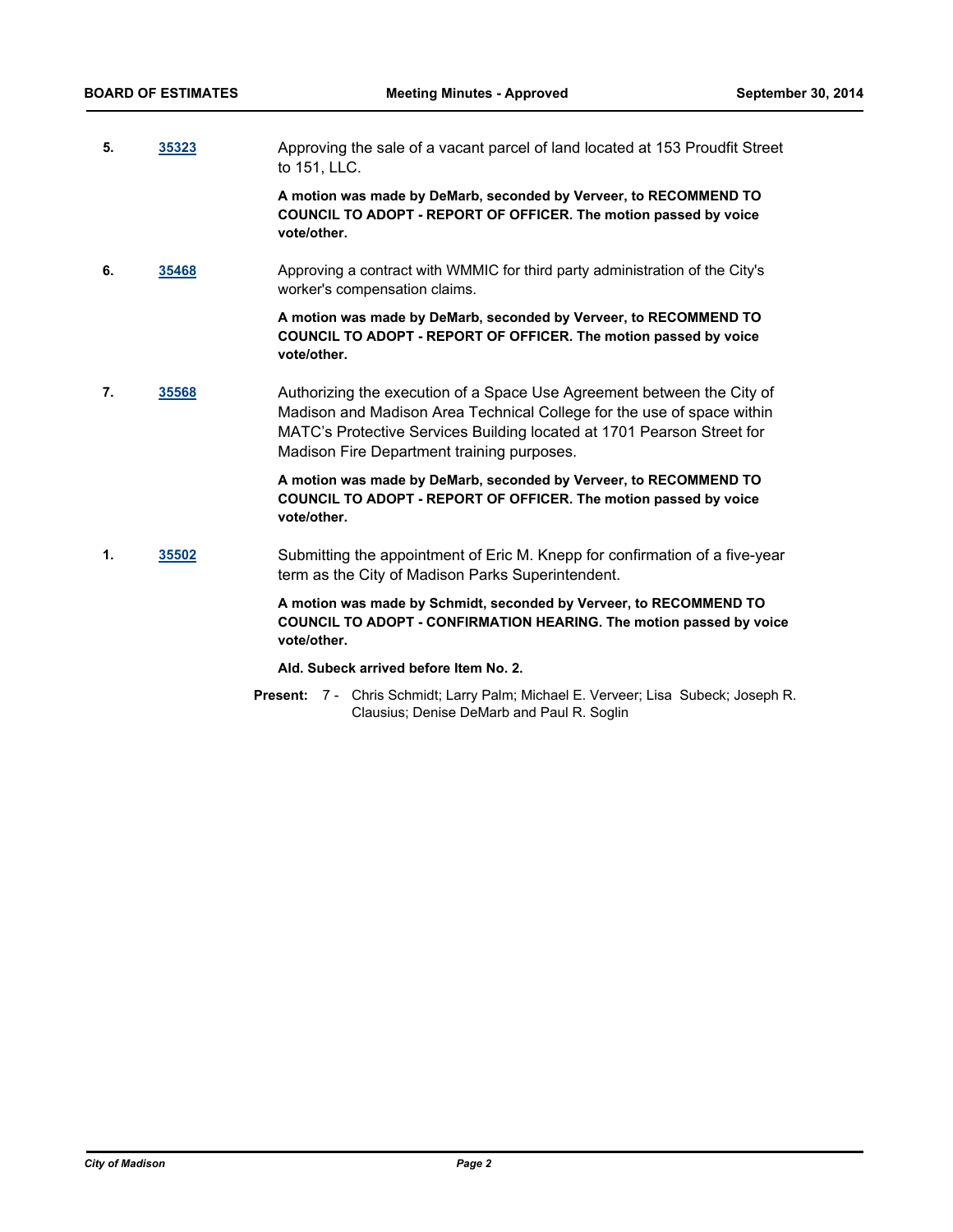| 2.  | 35077 | Authorizing the Madison Arts Commission to administer a public art project<br>beneath Campus Drive at the Walnut Street and the Highland Avenue<br>Underpasses, authorizing staff to apply for and accept grant funding and<br>private donations for this project, and authorizing the Mayor and City Clerk to<br>enter into agreements with 1000 Friends of Wisconsin, the University of<br>Wisconsin-Madison Environmental Design Lab, and others as necessary for<br>this project and amending the 2014 adopted capital budget of PCED as<br>appropriate. |
|-----|-------|--------------------------------------------------------------------------------------------------------------------------------------------------------------------------------------------------------------------------------------------------------------------------------------------------------------------------------------------------------------------------------------------------------------------------------------------------------------------------------------------------------------------------------------------------------------|
|     |       | A motion was made by Schmidt, seconded by DeMarb, to RECOMMEND TO<br><b>COUNCIL WITH THE FOLLOWING RECOMMENDATIONS - REPORT OF</b><br>OFFICER. The motion passed by voice vote/other.                                                                                                                                                                                                                                                                                                                                                                        |
|     |       | Add 3 clauses from Madison Arts Commission.                                                                                                                                                                                                                                                                                                                                                                                                                                                                                                                  |
|     |       | Add: BE IT FURTHER RESOLVED, that the City of Madison is authorized to<br>expend \$10,000 from the Municipal Art Fund to contract with the UW-Madison<br>Environmental Design Lab for design fees associated with this project.                                                                                                                                                                                                                                                                                                                              |
|     |       | Revise: BE IT FURTHER RESOLVED, that the 2014 capital budget of PCED be<br>amended so that the Municipal Art Fund project is authorized to expend an<br>additional \$140,000, offset in full by revenues derived from private<br>contributions.                                                                                                                                                                                                                                                                                                              |
|     |       | To Read: BE IT FURTHER RESOLVED, that the 2014 capital budget of PCED be<br>amended so that the Municipal Art Fund project is authorized to accept and<br>expend an additional \$140,000 of private contributions for this project, and that<br>no expenditures from this additional amount will be made for the project<br>unless private contributions have been realized.                                                                                                                                                                                 |
| 8.  | 35342 | Adopting the 2014 Leased Advertising Space Policy prepared by Metro<br>Transit.                                                                                                                                                                                                                                                                                                                                                                                                                                                                              |
|     |       | A motion was made by Schmidt, seconded by DeMarb, to Return to Lead with<br>the Recommendation for Approval to the TRANSIT AND PARKING<br>COMMISSION. The motion passed by voice vote/other.                                                                                                                                                                                                                                                                                                                                                                 |
| 9   | 35027 | Accepting the Report of the Common Council Alternative Revenue Work<br>Group's recommending the creation of an urban foresty special charge.                                                                                                                                                                                                                                                                                                                                                                                                                 |
|     |       | A motion was made by Schmidt, seconded by DeMarb, to RECOMMEND TO<br>COUNCIL TO ADOPT - REPORT OF OFFICER. The motion passed by the<br>following vote:                                                                                                                                                                                                                                                                                                                                                                                                       |
|     |       | Larry Palm; Joseph R. Clausius; Denise DeMarb and Paul R. Soglin<br>Ayes: $4 -$                                                                                                                                                                                                                                                                                                                                                                                                                                                                              |
|     |       | Chris Schmidt; Michael E. Verveer and Lisa Subeck<br>Noes: $3 -$                                                                                                                                                                                                                                                                                                                                                                                                                                                                                             |
| 10. | 35038 | SUBSTITUTE Creating Section 4.095 of the Madison General Ordinances to<br>establish an Urban Forestry Special Charge.                                                                                                                                                                                                                                                                                                                                                                                                                                        |
|     |       | A motion was made by Schmidt, seconded by DeMarb, to RECOMMEND TO<br>COUNCIL TO ADOPT - REPORT OF OFFICER. The motion passed by the<br>following vote:                                                                                                                                                                                                                                                                                                                                                                                                       |

**Ayes:** 4 - Larry Palm; Joseph R. Clausius; Denise DeMarb and Paul R. Soglin